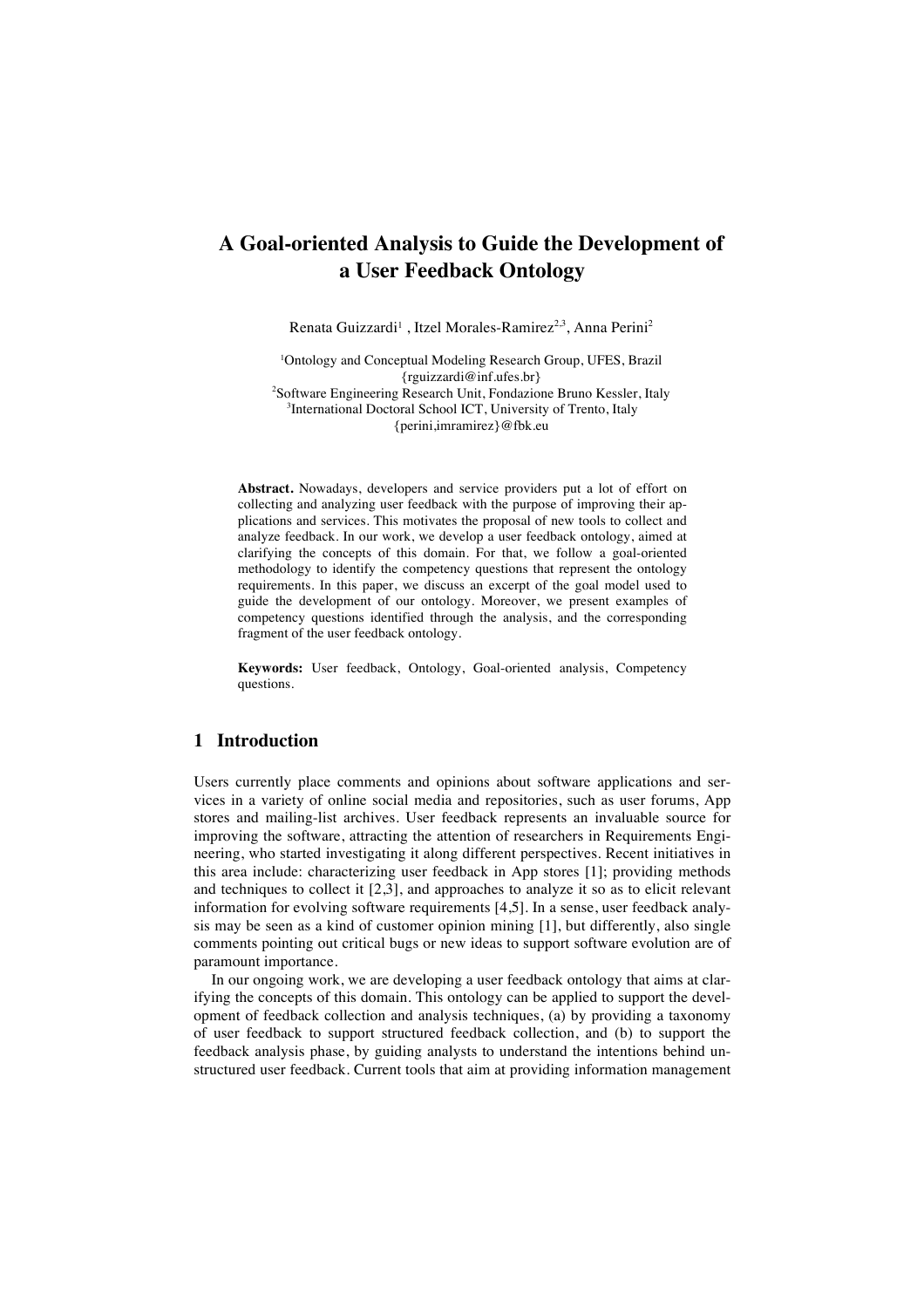strategies are mainly focused on supporting marketing purposes [1]. For instance, tools performing sentiment analysis to discover the success or failure of a certain product. The ontology we propose supports a better understanding of the different types of feedback, its format, and the purpose for what it can be used.

To develop the user feedback ontology, we follow a methodology that consists in performing a goal-oriented analysis of the domain to identify the competency questions that serve as the ontology's requirements [1]. This methodology (summarized in Section 2) is particularly effective for managing the problem domain complexity. Moreover, it profits from the Tropos' constructs and analysis techniques to help delineating the ontology's scope and capture competency questions. In Section 3 of this paper, we provide a glimpse of the performed goal-oriented analysis, which considers the main stakeholders involved in the user feedback domain, namely, *software users*, *feedback collectors*, *feedback analysts* and *requirement analysts*. Additionally, we present some examples of questions identified throughout this analysis and the corresponding fragment of our user feedback ontology. Section 4 concludes the paper.

## **2 Methodology**

In existing Ontology Engineering methodologies, the requirements for the ontology under development are typically captured through competence questions. CQs are natural language questions to which the ontology should be able to respond. However, no specific technique is used to elicit and analyze such questions. Conversely, it is assumed that the ontology engineer will be able to formulate them from scratch. To fill in this gap, Fernandes, Guizzardi and Guizzardi [1] propose a methodology based on the use of Tropos [7] to elicit and analyze the competence questions of an ontology-to-be. The main benefit of this approach relies on the use of Tropos's analysis techniques to systematically capture the ontology's requirements, by analyzing the goals of the domain stakeholders. This enables the ontology engineer to elicit and refine competence questions.

The methodology starts by applying the Tropos's existing analysis method in early requirements, i.e. by analyzing the goals of the domain's actors. In late requirements, some competence questions are defined to accomplish these actors' goals. Then, refining the goal model naturally leads to the refinement of the competence questions. Besides, at this stage, we may already elicit a few concepts used to define user feedback, directly deriving them from such questions. These concepts will later compose the actual ontology model. In the ontology modeling activity, such initial concepts are specified and refined, applying OntoUML, a well-founded UML-based language developed to specify ontologies [8].

#### **3 Contribution**

Figure 1 depicts the main stakeholders involved in the user feedback domain, along with the strategic dependencies among them. As argued in Section 1, software users' (represented by the Software User actor) wants and needs are a central concern in this domain, driving the process and motivating the dependencies in this scenario. The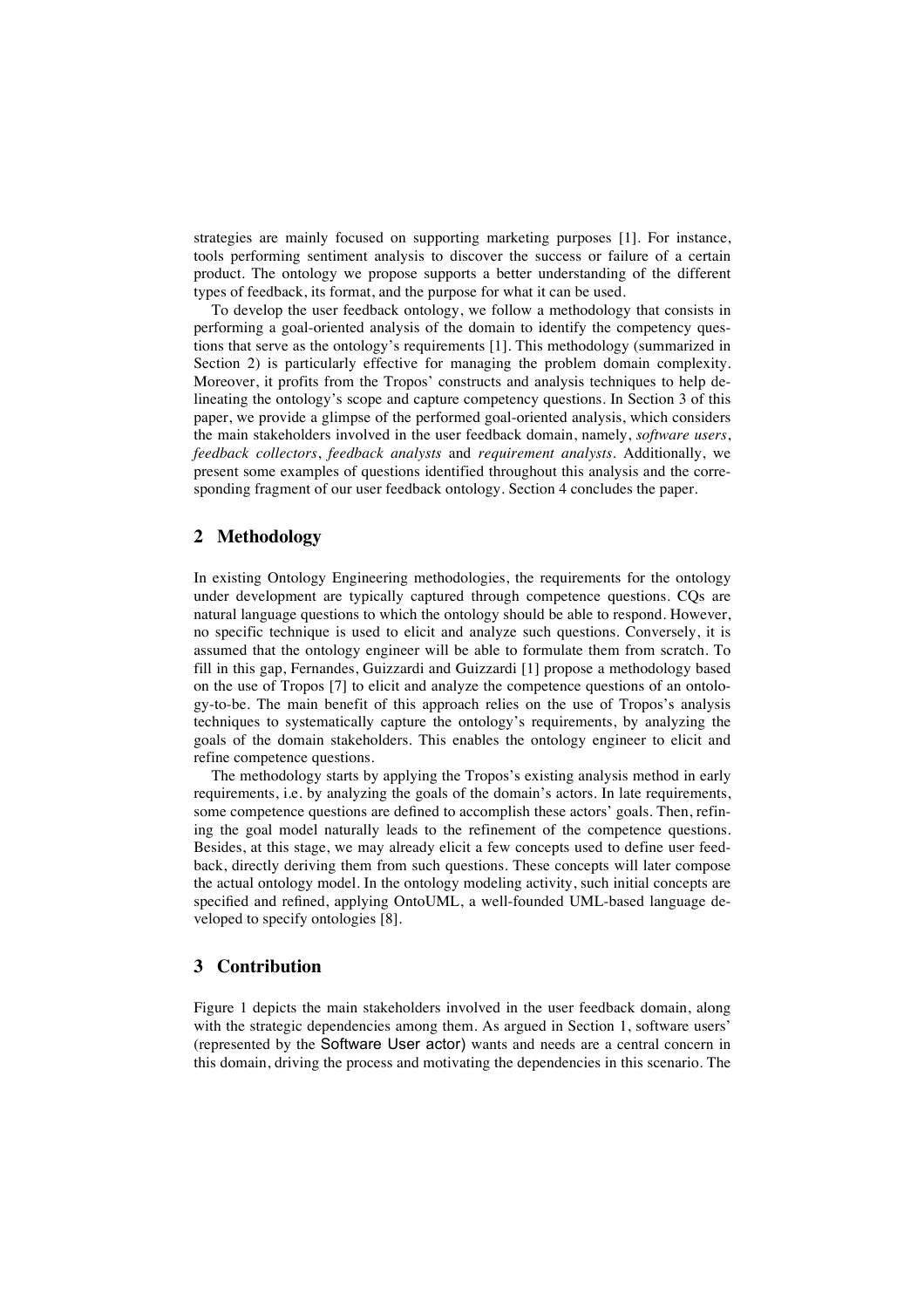Requirements Analyst is, as usual, responsible to maintain software requirements, relying on the Feedback Analyst to understand how the user feedback affects the current requirements. The Feedback Collector is mainly concerned with gathering detailed feedback while also facilitating both the Software User and the Feedback Analyst in accomplishing their own goals.



**Fig. 1.** Tropos actor model showing the stakeholders in the user feedback domain.

For reasons of space, we give special attention to the Feedback Analyst. In this respect, it is important to emphasize that the Feedback Analyst depends on the Feedback Collector to collect and send her a huge amount of feedback (huge quantity of user feedback collected softgoal) because the more information she has on the needs of the software's community of users, the more accurate is the result of the feedback analysis. Moreover, the Feedback Analyst would also like the feedback to be as structured as possible (more structured feedback collected softgoal), because this facilitates the analysis and has a positive impact on the quality of the feedback.

Figure 2 analyzes in detail the perspective of the Feedback Analyst.



**Fig. 2.** Tropos goal diagram analyzing the feedback analyst's perspective.

The Feedback Analyst has the main goal of understanding to which extent the feedback reflects needs for software requirements changes (changes in requirements understood goal). For accomplishing this main goal, the Feedback Analyst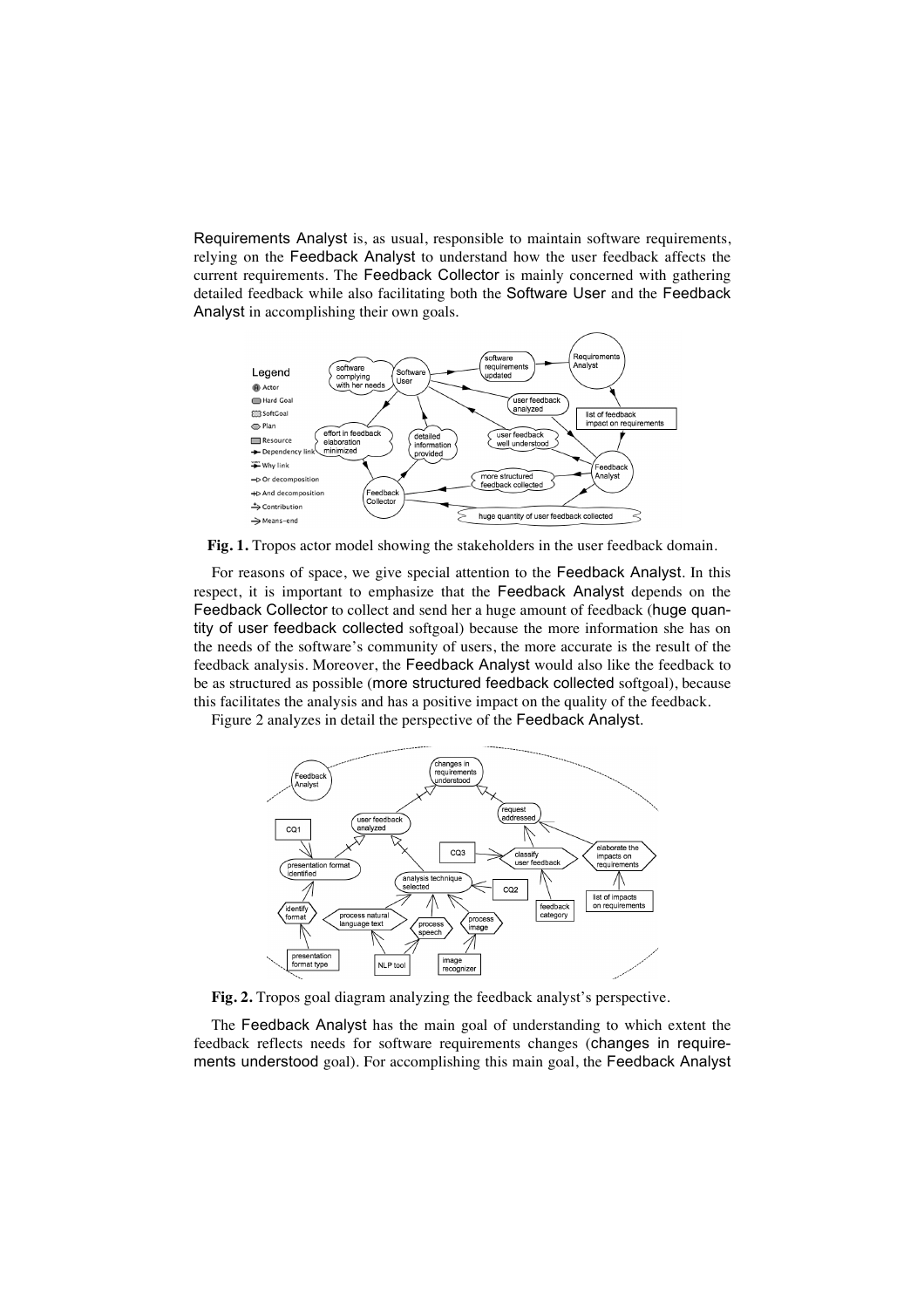aims at analyzing the user feedback (user feedback analyzed goal) and address the request present in the user feedback (request addressed goal). To accomplish the feedback analyzed goal, the Feedback Analyst aims at identifying the feedback's presentation format (presentation format identified goal) and selecting the analysis technique (analysis technique selected goal). For obtaining the former, the analyst identifies the format (identify format plan) and to achieve the latter, the analyst may choose among several techniques, which also depend on the feedback presentation format. For example, the analyst may choose process natural language text, process speech or process image. The information regarding the presentation format type is a resource produced by the identify format plan. Regarding the analysis techniques, both process natural language text and process speech require the use of an NLP tool, while process image requires the use of an image recognizer.

After the feedback is properly analyzed, the Feedback Analyst may finally address the request (request addressed goal). For that, the analyst classifies the feedback according to the user's intention (classify request plan), i.e. the analyst identifies if the user submitted a *bug report*, a *software rating*, a *clarification request* or a *new feature request*. Moreover, the analyst analyzes how the feedback affects the current software requirements (elaborate the impacts on requirements plan). The former generates the feedback classification resource while the latter produces the list of impacts on requirements, made available to the Requirements Analyst (see resource dependency between the Requirements Analyst and the Feedback Analyst) so that she can update the system's requirements.

At this point, a few competency questions (CQs) can be identified from the goals and plans of the Feedback Analyst. In the model of Fig. 2, we can see CQ1 linked to the presentation format identified goal, CQ2 linked to the analysis technique selected goal, and CQ3 linked to the classify request plan. Table 1 enunciates these CQs.

| <b>Competency Questions</b>                             |
|---------------------------------------------------------|
| CQ1. In which formats can a user feedback be presented? |

CQ2. What analysis techniques can possibly be selected for feedback analysis?

CQ3. In which categories can a user feedback be classified?

|  | Table 1. Competency Questions derived from the Tropos goal model. |  |
|--|-------------------------------------------------------------------|--|
|--|-------------------------------------------------------------------|--|

In general, CQs are connected to goals (both hard and soft), since as goals, they are related to requirements (e.g. CQ1 and CQ2). However, at times, the goal diagram is already refined, typically from (soft)goals into plans. In this case, competency questions can also be attached to plans (e.g. CQ3 because the goal in this case does not provide a concrete answer). This is actually reasonable, since plans and goals are very interrelated concepts. In a sense, every time a plan is modeled, a goal is implicitly there (the goal of accomplishing that particular plan), as goals may be defined in different levels of abstraction. Allowing CQs to be connected either to (soft)goals or plans make the methodology more flexible, i.e. it can be used both when the model is particularly made to develop an ontology or when the model supports an existing software system. Given a goal diagram, the ontology engineer should inspect all (soft)goals and plans, as it is up to her to define the scope of the ontology-to-be. Typi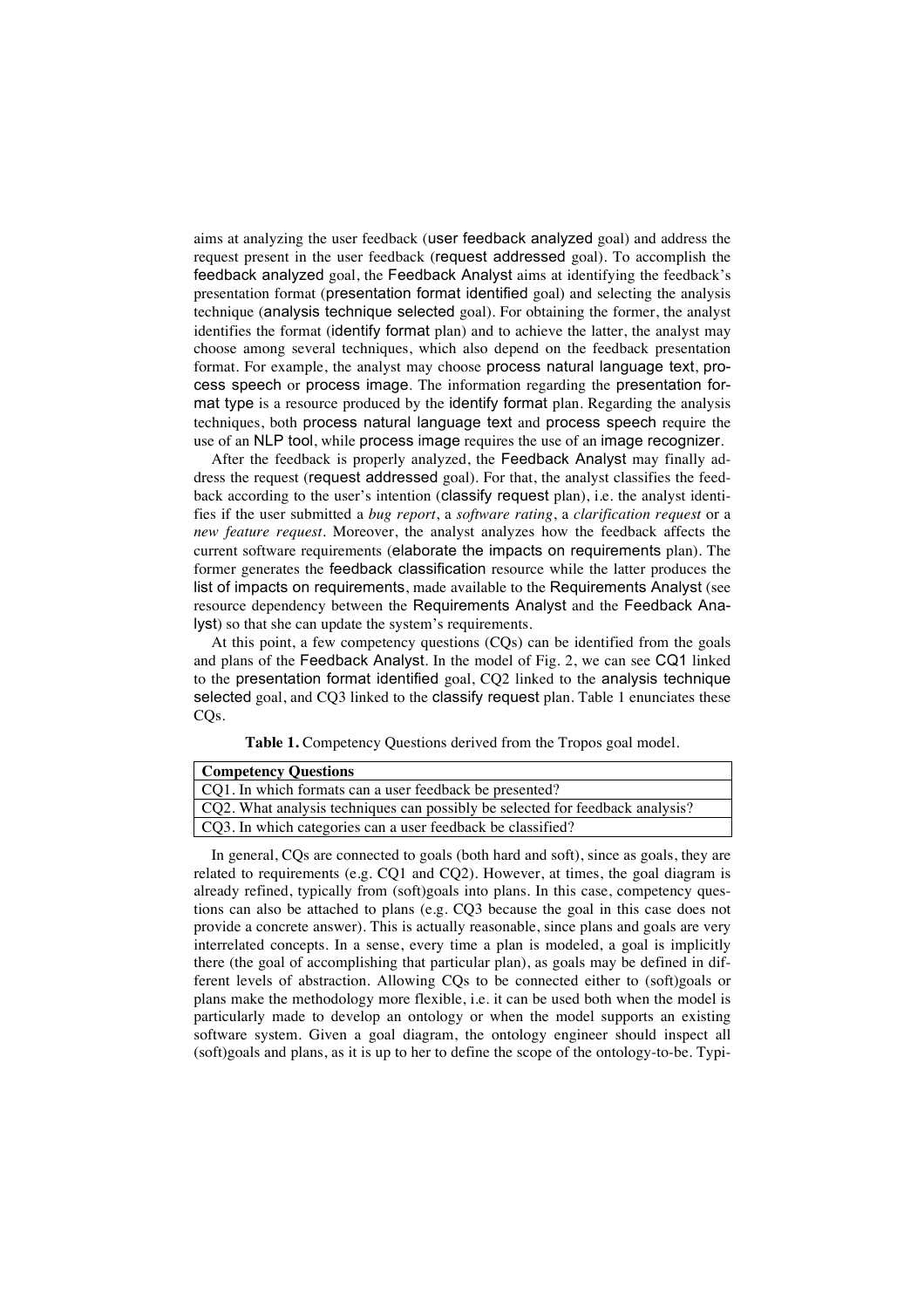cally, when the model is made from scratch, more elements will lead to the definition of CQs, since in this case, the goal model itself more likely shares the scope of the ontology-to-be.

Now, a question remains whether to place the CQ closer or farther from the leaf in the intentional element tree. Coincidentally, all CQs in Fig. 2 are at the same level in the tree. Nevertheless, taking a closer look, while CQ3 is linked to a plan operationalizing a goal, CQ2 is connected to a goal that is then refined into three plans. Thus, one might ask: why connecting CQ2 to the analysis technique selected goal and not to the process image plan? This decision is directly related to how the question is enunciated (refer to Table 1). Note that our feedback ontology would be less flexible if CQ2 were "May process image be selected for feedback analysis?"

After modeling and enunciating CQs, we can elicit some possible ontological concepts from them (typically the nouns), for instance, *presentation format*, *analysis technique* and *category*. Figure 3 shows an excerpt of the ontology created to respond to the CQs. These three concepts are there, along with some others that refine them. Here are a couple of CQs derived from other actors in our scenario: what are the common written expressions of users to describe a problem of a software application? What is the preferred format of conveying user feedback? A complete version of this ontology can be found in [9].



**Fig. 3.** Excerpt of the user feedback ontology

Following the chosen Ontology Engineering methodology, we applied OntoUML to design the ontology, so the concepts are founded according to the categories (depicted as UML stereotypes) of the UFO foundational ontology. For reasons of space, we refrain from describing UFO's ontological categories, detailed described in [8].

In our ontology, the Feedback Analyst analyzes the Feedback using Analysis Technique of a particular type (e.g., Speech Analysis, NLP or Image Recognition). The Feedback Analysis represents an analysis session and binds Feedback Analyst, Feedback and Analysis Technique. It can be thought as a complex dependent object that aggregates a number of Feedback instances that are analyzed as part of the same session, performed by the same unique Feedback Analyst, and using the same Analysis Technique. Moreover, a Feedback is presented following a specific Presentation Format, which can be Structured Text, Semi-Structured Text, Unstructured Text, Audio, Video, or Rating. This Presentation Format